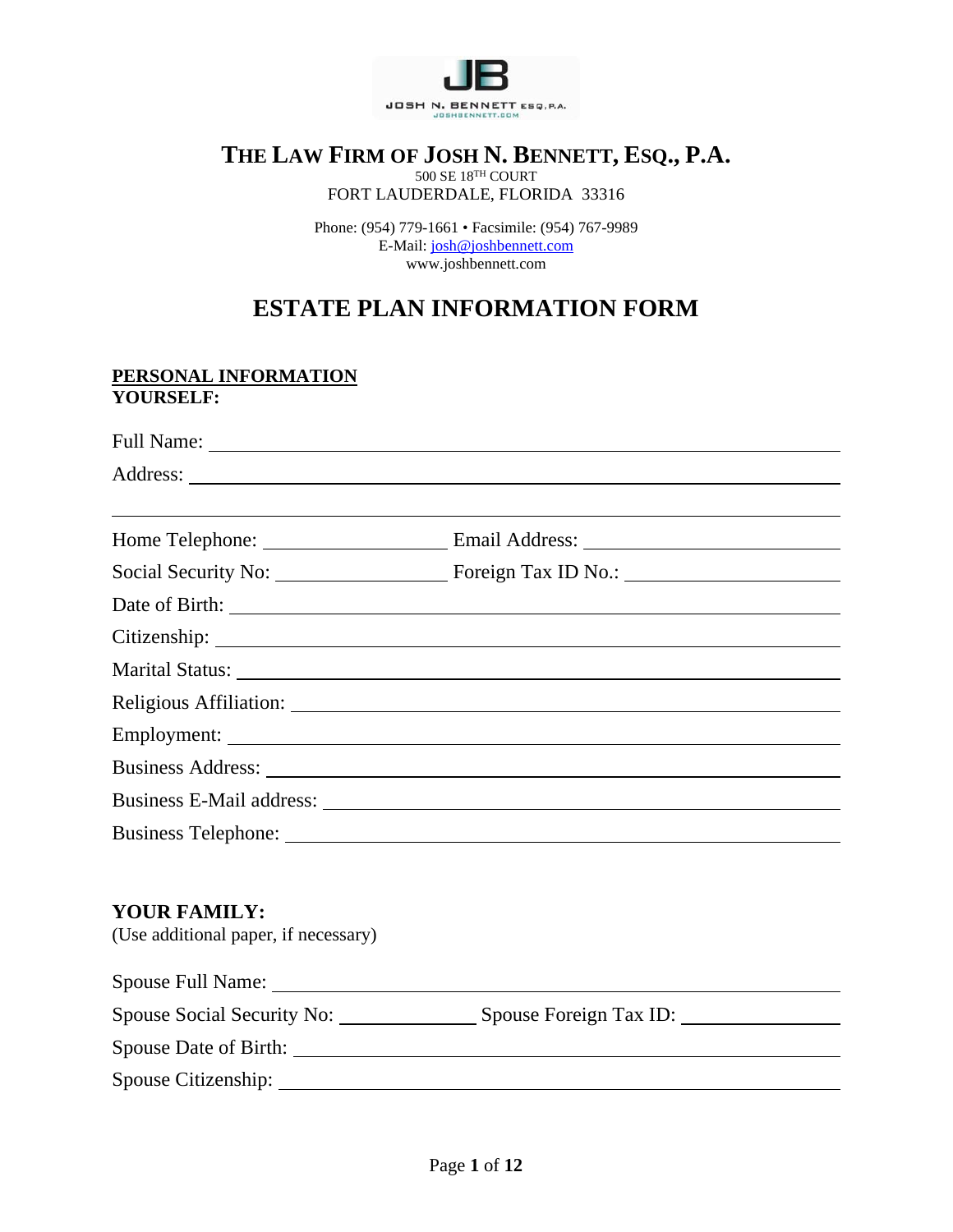Spouse Religious Affiliation:

Spouse Employment:

Spouse Business Address:

Spouse Business E-Mail address:

Spouse Business Telephone:

Is there anyone, at this time, designated as holding your power of attorney? (Please give name, address and telephone number)

Who would you want as Personal Representative(s) to handle your estate? (Please give name, address and telephone number)

Please give an alternate Personal Representative (Please give name, address and telephone number)

Who would you want as Trustee(s) if a trust is formed? (Please give name, address and telephone number)

Please give an alternate Trustee (Please give name, address and telephone number)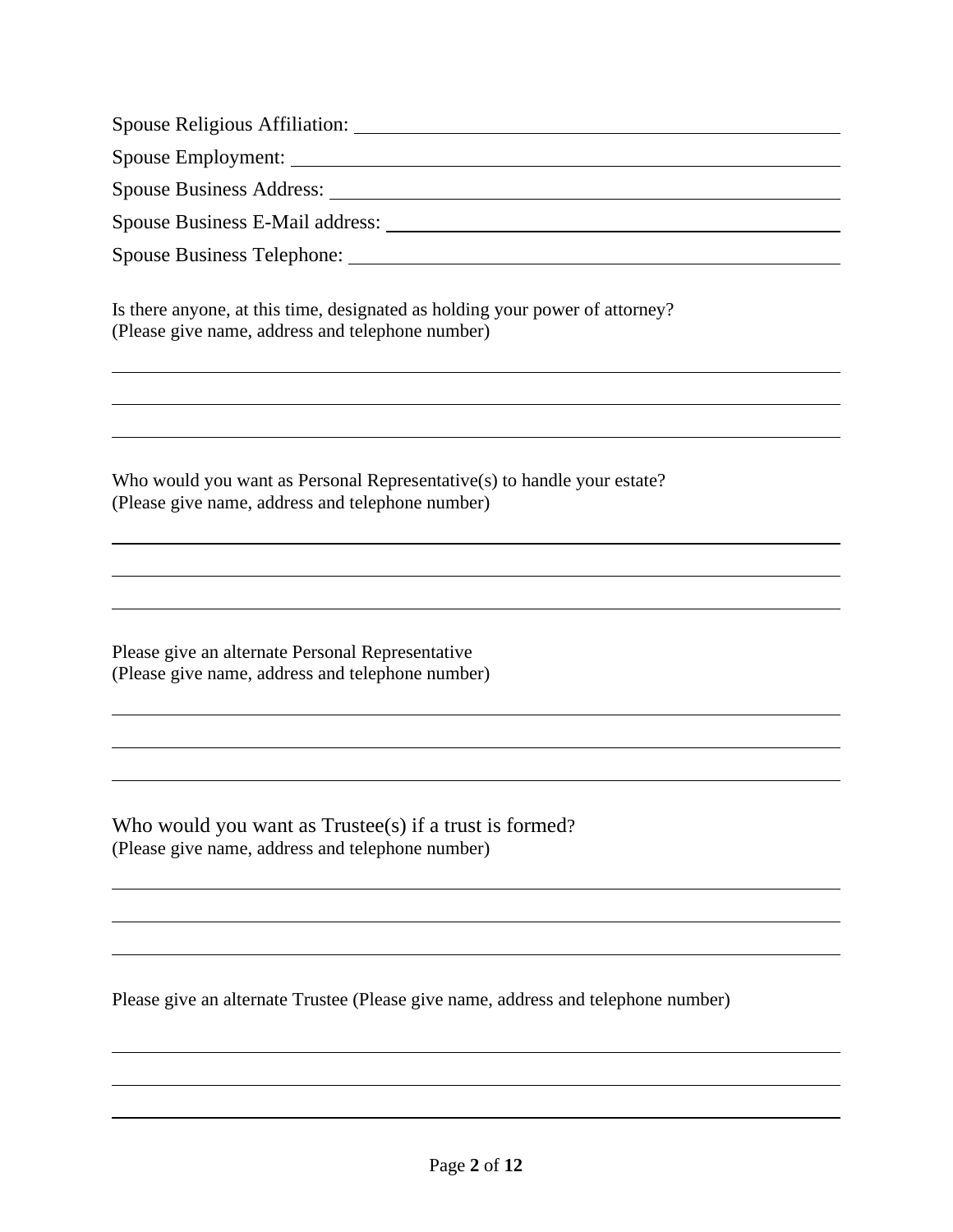List the name, address and relationship of the person or persons you wish to serve as Guardian of the person of your minor children, if any:

### **MISCELLANEOUS INFORMATION:**

Is there any other information that you feel is important to be considered in planning your estate?

#### **Insurance Coverage:**

What insurance coverage do you have?

| <b>Type</b> | Company | <b>Beneficiary</b> | <b>Face Value</b> | <b>Location of Policies</b> |
|-------------|---------|--------------------|-------------------|-----------------------------|
|             |         |                    |                   |                             |
|             |         |                    |                   |                             |
|             |         |                    |                   |                             |
|             |         |                    |                   |                             |
|             |         |                    |                   |                             |

#### **Retirement Plans:**

What Retirement Plans are in place? (IRA, KEOGH, 401K, etc.)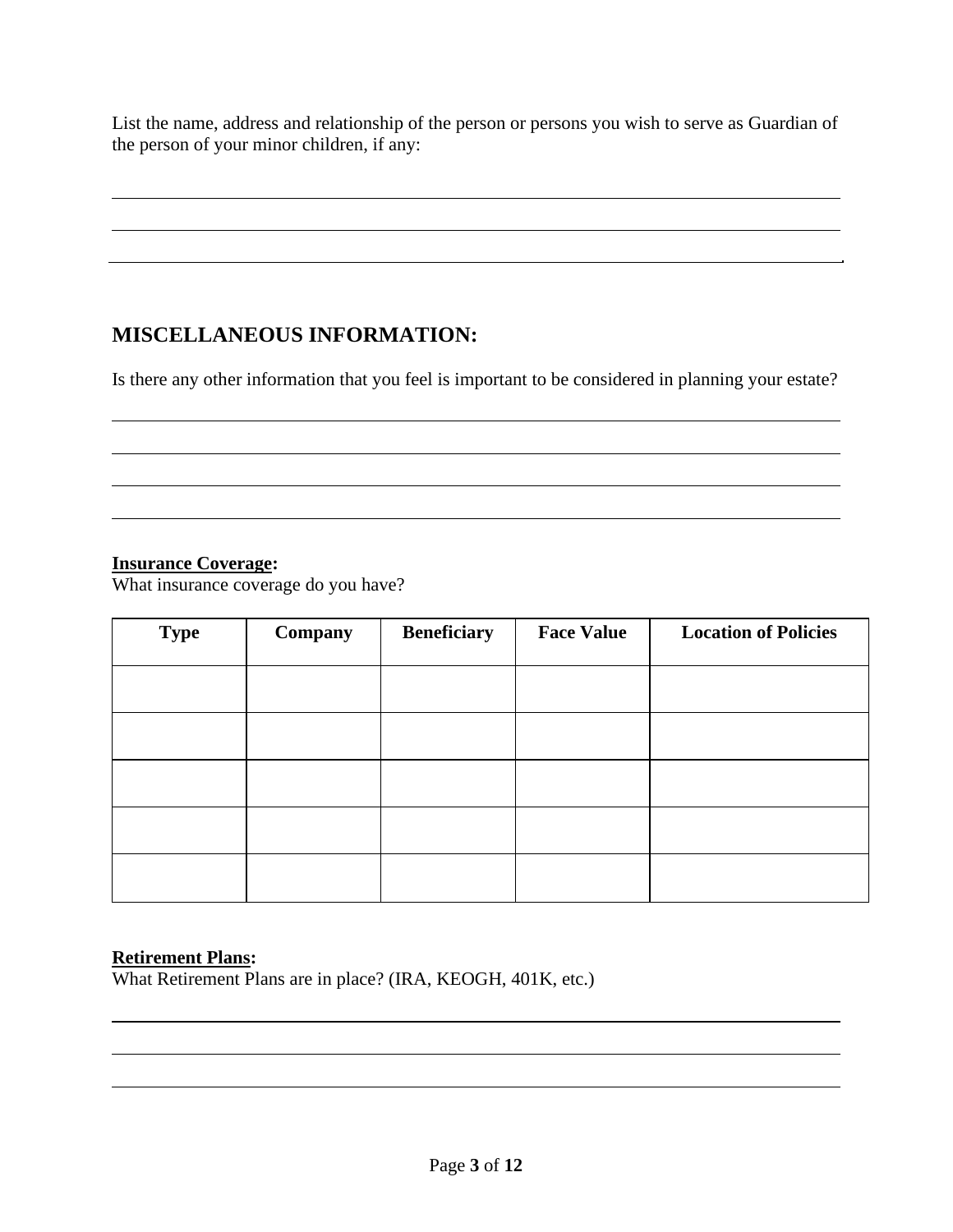Stock Broker (Please give name, address and telephone number):

| Physician (Please give name, address and telephone number):: |  |  |
|--------------------------------------------------------------|--|--|
|                                                              |  |  |
| If yes, Where?                                               |  |  |
|                                                              |  |  |

#### **FINANCIAL INFORMATION**

(Use additional paper, if necessary)

### **Cash/Savings:**

| Name of Bank or S & L | <b>Address</b> | <b>Amount</b> |
|-----------------------|----------------|---------------|
|                       |                |               |
|                       |                |               |
|                       |                |               |

### **Personal Property:**

(List all personal property such as automobiles, boats, furniture, jewelry, valued collection, etc.)

| <b>Description</b> | <b>Value</b> |
|--------------------|--------------|
|                    |              |
|                    |              |
|                    |              |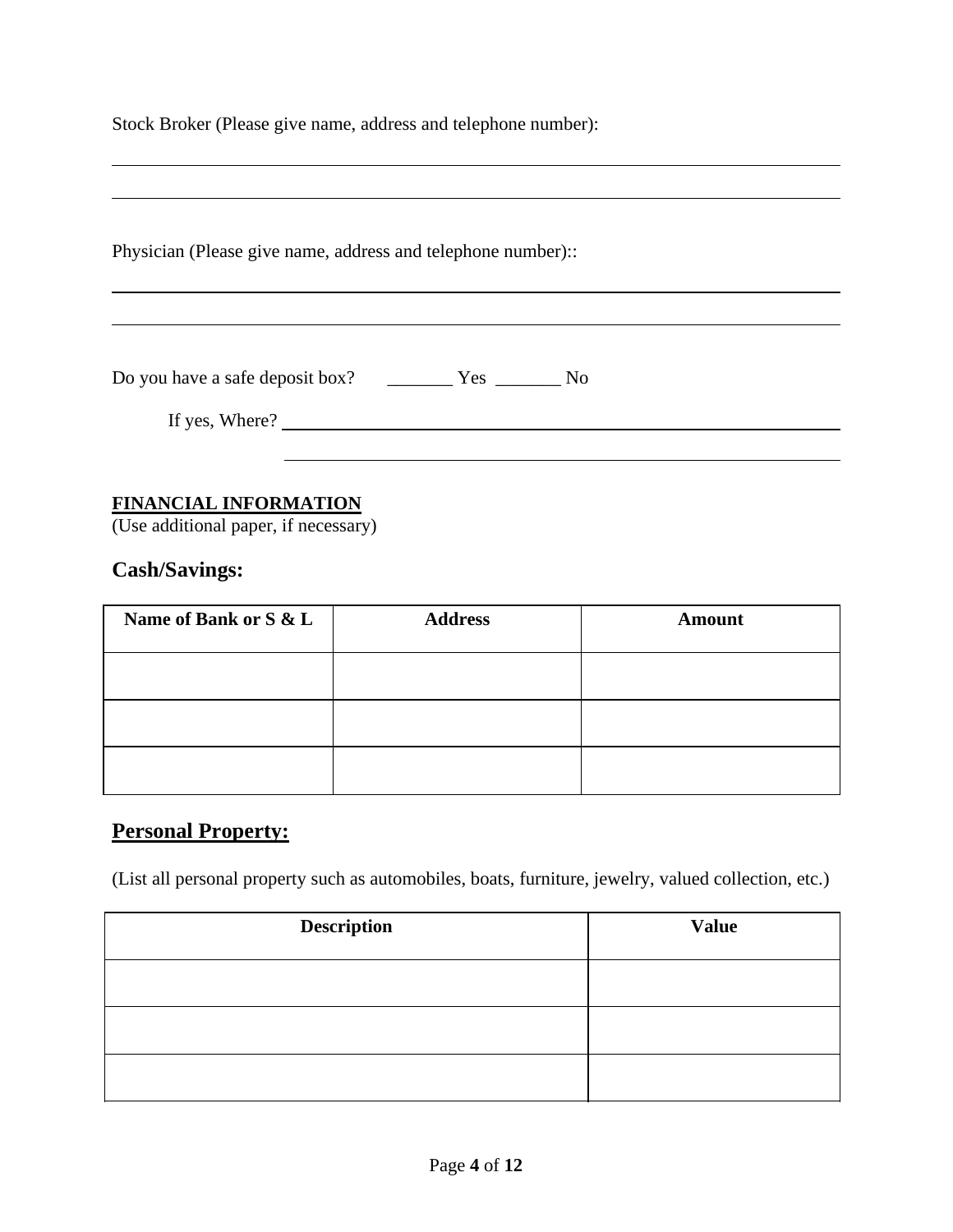# **Stocks and Bonds:**

| <b>Name</b> | <b>Value</b> | <b>Tax Basis</b> | Ownership<br>(H/W/J) |
|-------------|--------------|------------------|----------------------|
|             |              |                  |                      |
|             |              |                  |                      |
|             |              |                  |                      |
|             |              |                  |                      |
|             |              |                  |                      |

# **Other intangible property**?

(Promissory notes, real estate mortgage owned, patents, royalties, etc.)

| <b>Type</b> | <b>Amount</b> | Owner | <b>Details</b> |
|-------------|---------------|-------|----------------|
|             |               |       |                |
|             |               |       |                |
|             |               |       |                |
|             |               |       |                |
|             |               |       |                |
|             |               |       |                |
|             |               |       |                |
|             |               |       |                |
|             |               |       |                |
|             |               |       |                |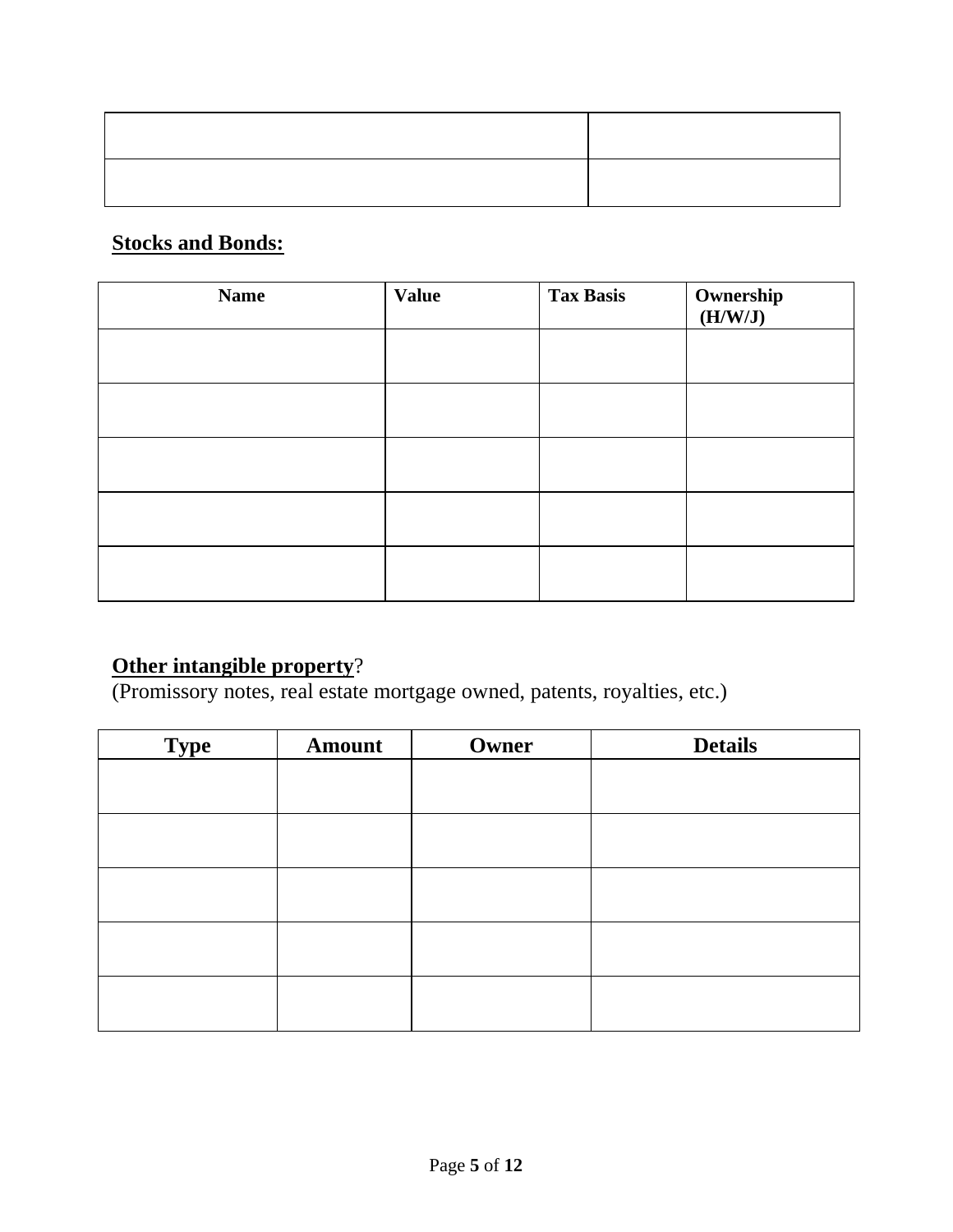## **Real Estate Holdings:**

| <b>Address</b> | <b>Value</b> | <b>Name of Record Title Holder</b> |
|----------------|--------------|------------------------------------|
|                |              |                                    |
|                |              |                                    |
|                |              |                                    |
|                |              |                                    |
|                |              |                                    |

#### **Business Ventures:**

Are you the sole owner or a shareholder in any business venture?

The Secretary No If yes, give details requested below:

| <b>Name of Venture</b> | <b>Address</b> | <b>Your Ownership</b><br><b>Interest</b> | <b>Value</b> |
|------------------------|----------------|------------------------------------------|--------------|
|                        |                |                                          |              |
|                        |                |                                          |              |
|                        |                |                                          |              |
|                        |                |                                          |              |
|                        |                |                                          |              |

|         |      | Are there any buy-sell agreements, stock option agreements or other agreements in |
|---------|------|-----------------------------------------------------------------------------------|
| effect? | Yes. | No If yes, give details:                                                          |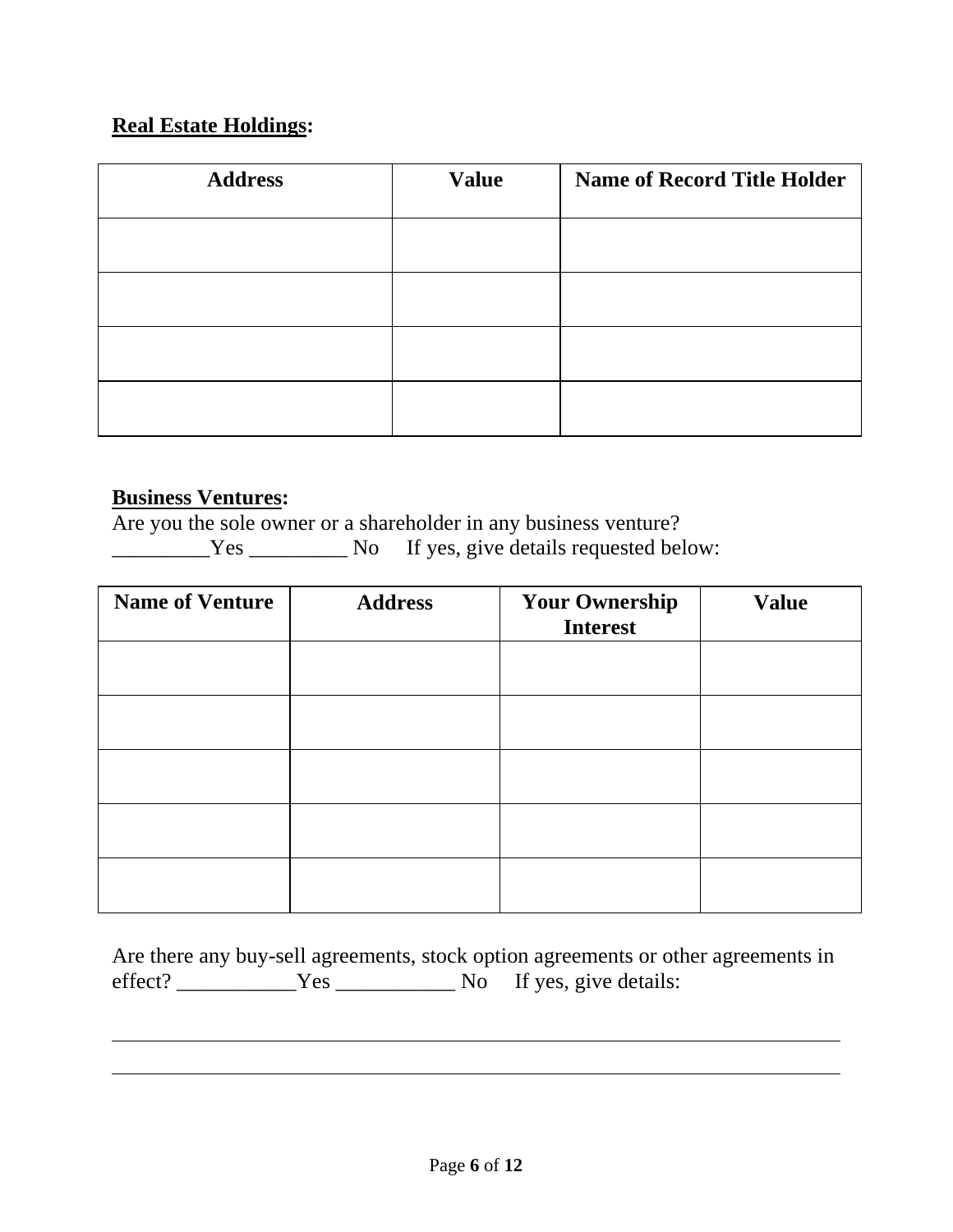## **Children (in descending order):**

| <b>Name</b> | <b>Relation</b> | D.O.B | S.S.N | Foreign<br>Tax ID | <b>Address</b> |
|-------------|-----------------|-------|-------|-------------------|----------------|
|             |                 |       |       |                   |                |
|             |                 |       |       |                   |                |
|             |                 |       |       |                   |                |
|             |                 |       |       |                   |                |
|             |                 |       |       |                   |                |

## **Grandchildren (in descending order)**

| <b>Name</b> | <b>Relation</b> | D.O.B | S.S.N | <b>Foreign<br/>Tax ID</b> | <b>Address</b> |
|-------------|-----------------|-------|-------|---------------------------|----------------|
|             |                 |       |       |                           |                |
|             |                 |       |       |                           |                |
|             |                 |       |       |                           |                |
|             |                 |       |       |                           |                |
|             |                 |       |       |                           |                |

If any of the above children are from a previous marriage, please indicate:

| <b>Child's Name</b> | <b>Parent's Name</b> | <b>Address</b> |
|---------------------|----------------------|----------------|
|                     |                      |                |
|                     |                      |                |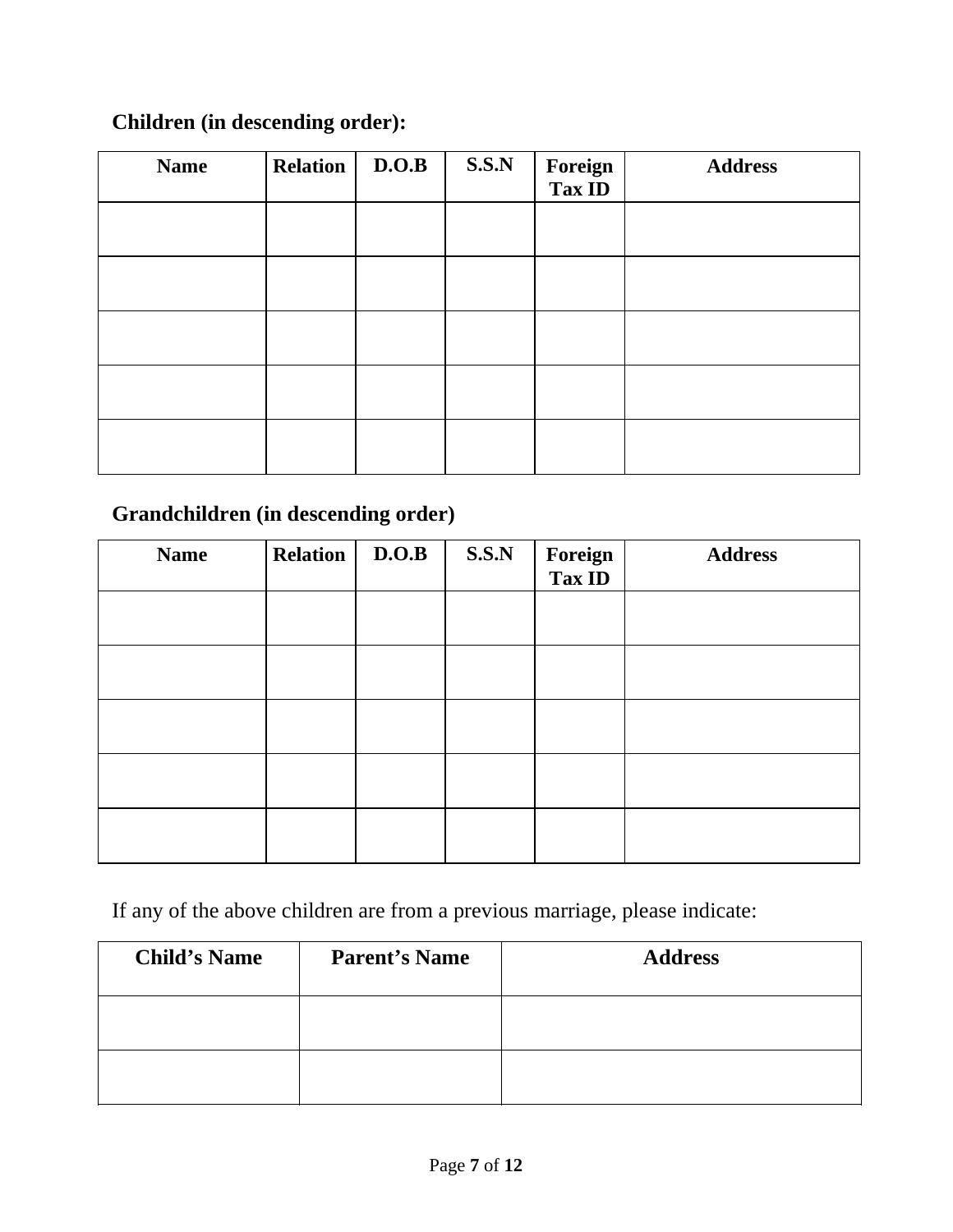Are there any other dependents (other than children)?

What are your retirement objectives?

### **ADMINISTRATION INFORMATION**

Please list the names, addresses and telephone numbers of your professional advisors:

Accountant: <u>example</u> and the contract of the contract of the contract of the contract of the contract of the contract of the contract of the contract of the contract of the contract of the contract of the contract of the

Insurance Agent:

Attorney:

Banker: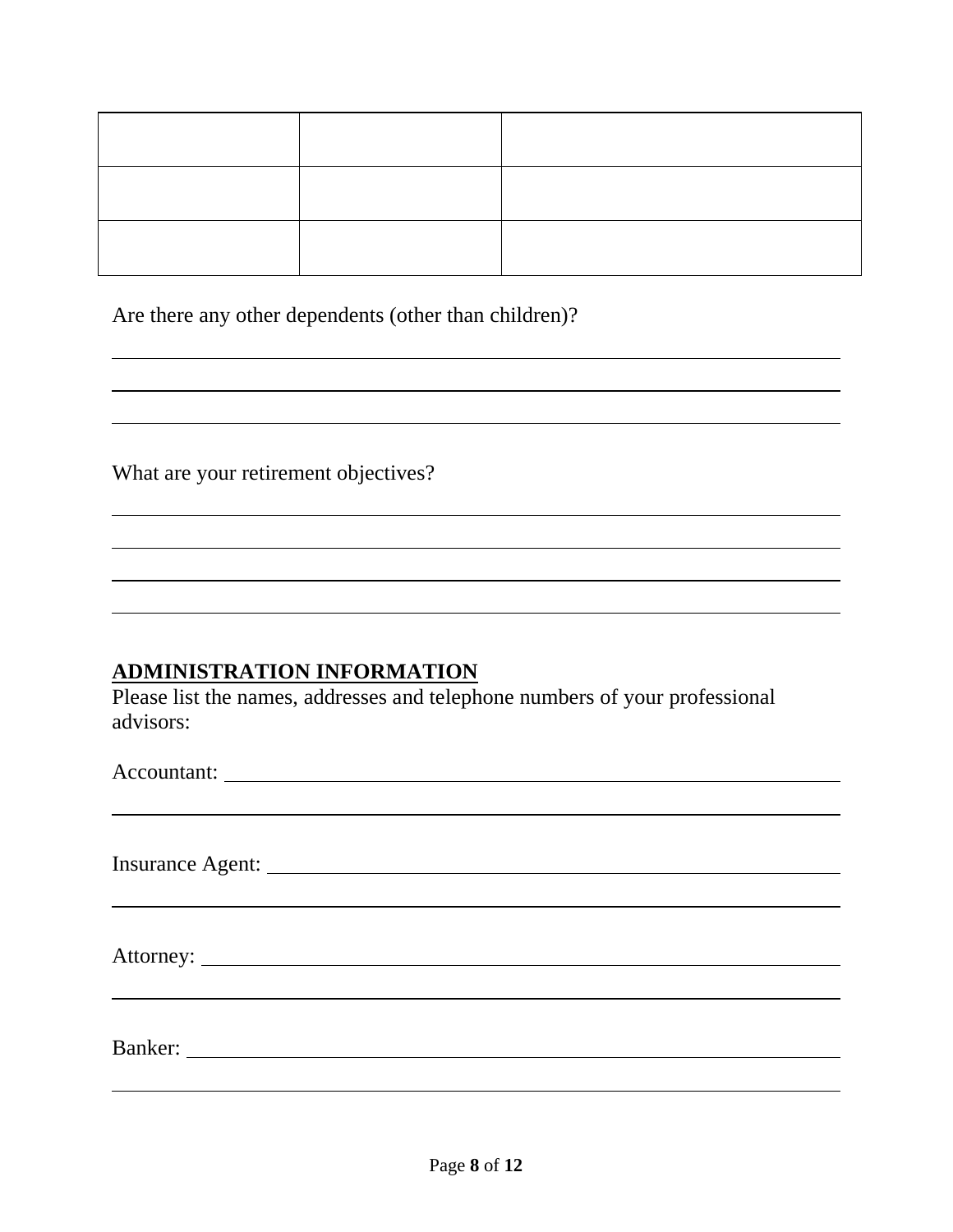### **WHAT LIABILITIES NEED TO BE CONSIDERED?**

List Your Short Term and Long Term Debts and Mortgages.

(Include credit cards and major purchases such as cars or boats, furniture, etc. Include present balances owed.)

| St/Lt | <b>Creditor</b> | <b>Balance</b> | <b>Terms</b> | <b>Secured By</b> |
|-------|-----------------|----------------|--------------|-------------------|
|       |                 |                |              |                   |
|       |                 |                |              |                   |
|       |                 |                |              |                   |
|       |                 |                |              |                   |
|       |                 |                |              |                   |

Real Estate Holding Liabilities:

| <b>Address</b> | Mortgages<br>(Y/N) | <b>Amount of</b><br>Mortgage(s) | <b>Due Date</b> | <b>Terms</b> |
|----------------|--------------------|---------------------------------|-----------------|--------------|
|                |                    |                                 |                 |              |
|                |                    |                                 |                 |              |
|                |                    |                                 |                 |              |
|                |                    |                                 |                 |              |
|                |                    |                                 |                 |              |

Are you a guarantor or contingently liable on any debt?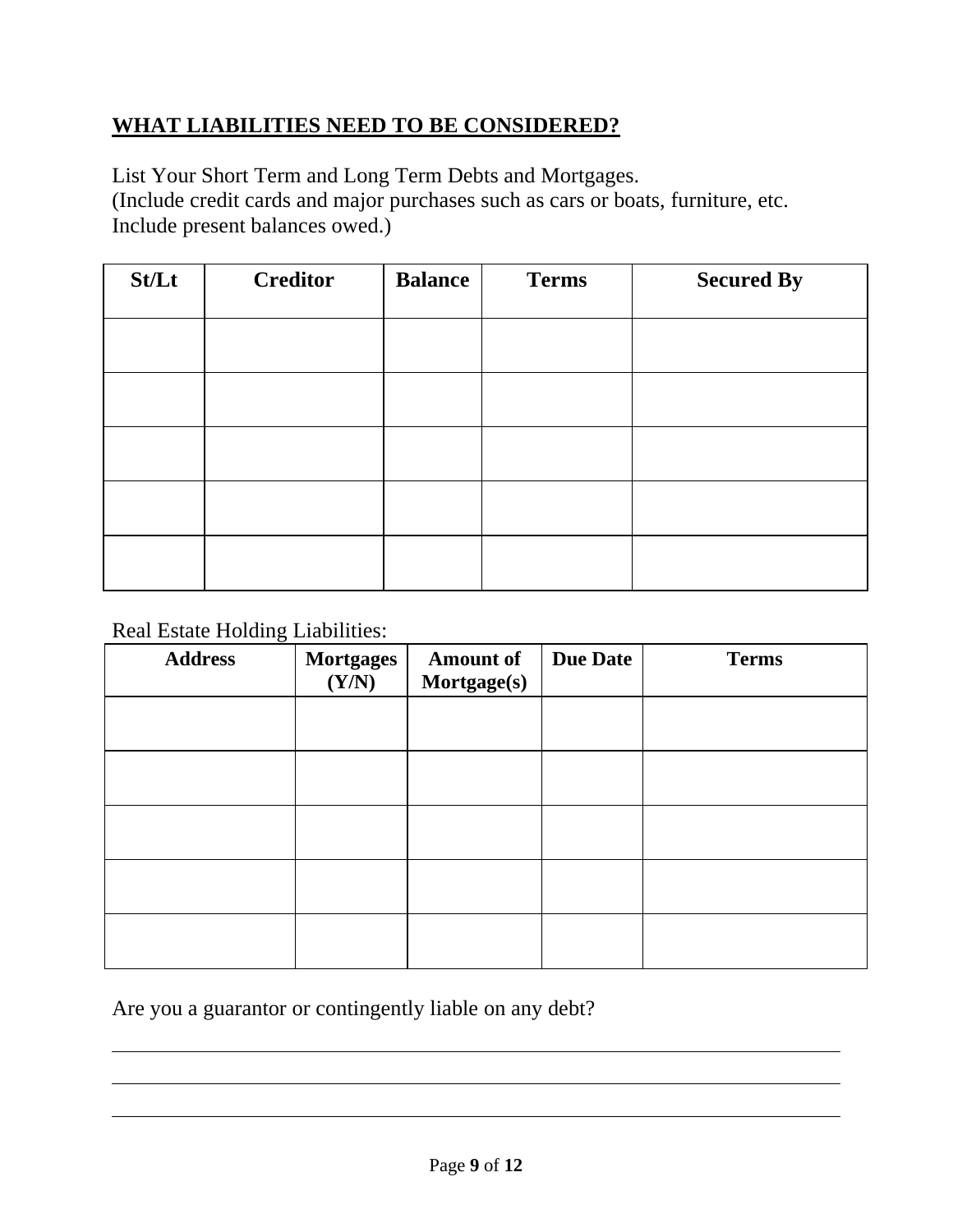| you from any source? __________ Yes ________ No. If yes, give full details:                                                                                                            |  | Are there, to your knowledge, any lawsuits filed or threatened to be filed against |
|----------------------------------------------------------------------------------------------------------------------------------------------------------------------------------------|--|------------------------------------------------------------------------------------|
|                                                                                                                                                                                        |  |                                                                                    |
|                                                                                                                                                                                        |  |                                                                                    |
| Is there child support or alimony from a previous marriage that need to be<br>considered?                                                                                              |  |                                                                                    |
|                                                                                                                                                                                        |  |                                                                                    |
|                                                                                                                                                                                        |  |                                                                                    |
| Do you have a financial statement? If so, please provide a copy.<br>Please provide Federal tax returns for the last three (3) years.<br>In what states do you file income tax returns? |  |                                                                                    |
|                                                                                                                                                                                        |  |                                                                                    |
| audit issue:                                                                                                                                                                           |  |                                                                                    |
|                                                                                                                                                                                        |  |                                                                                    |
|                                                                                                                                                                                        |  |                                                                                    |

# **ESTATE INFORMATION**

(Use additional paper, if necessary)

What are your overall plans with regard to the disposition of your assets?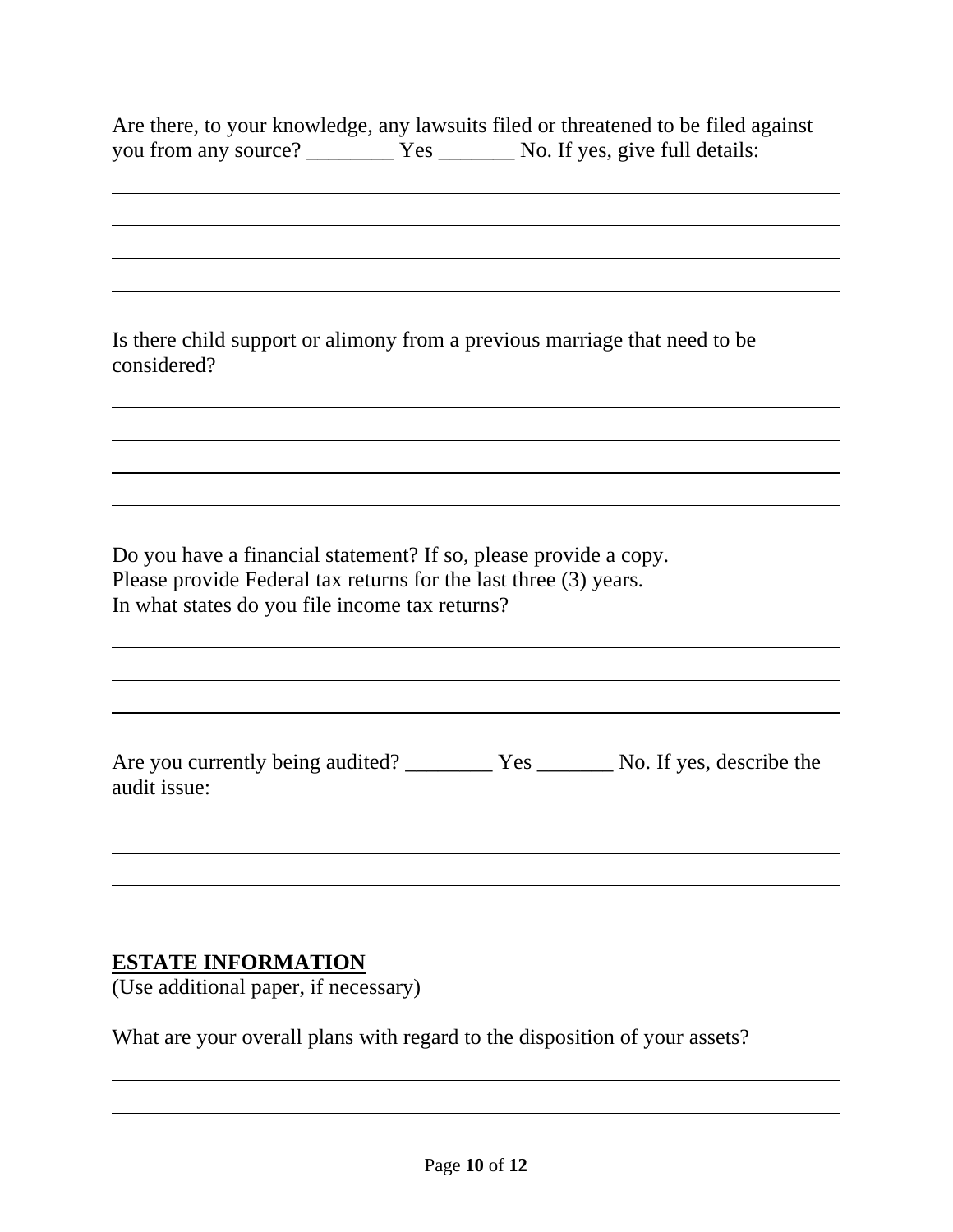Please list your beneficiary information for specific or special gifts (indicate if any specific items or real or personal property or cash bequeathed to any particular person or group of persons):

| <b>Description of Gift</b> | <b>Beneficiary</b> |
|----------------------------|--------------------|
|                            |                    |
|                            |                    |
|                            |                    |
|                            |                    |
|                            |                    |

What part of your estate goes to your spouse?

Who is to receive this residue or balance of your estate or your plan for its disposition?